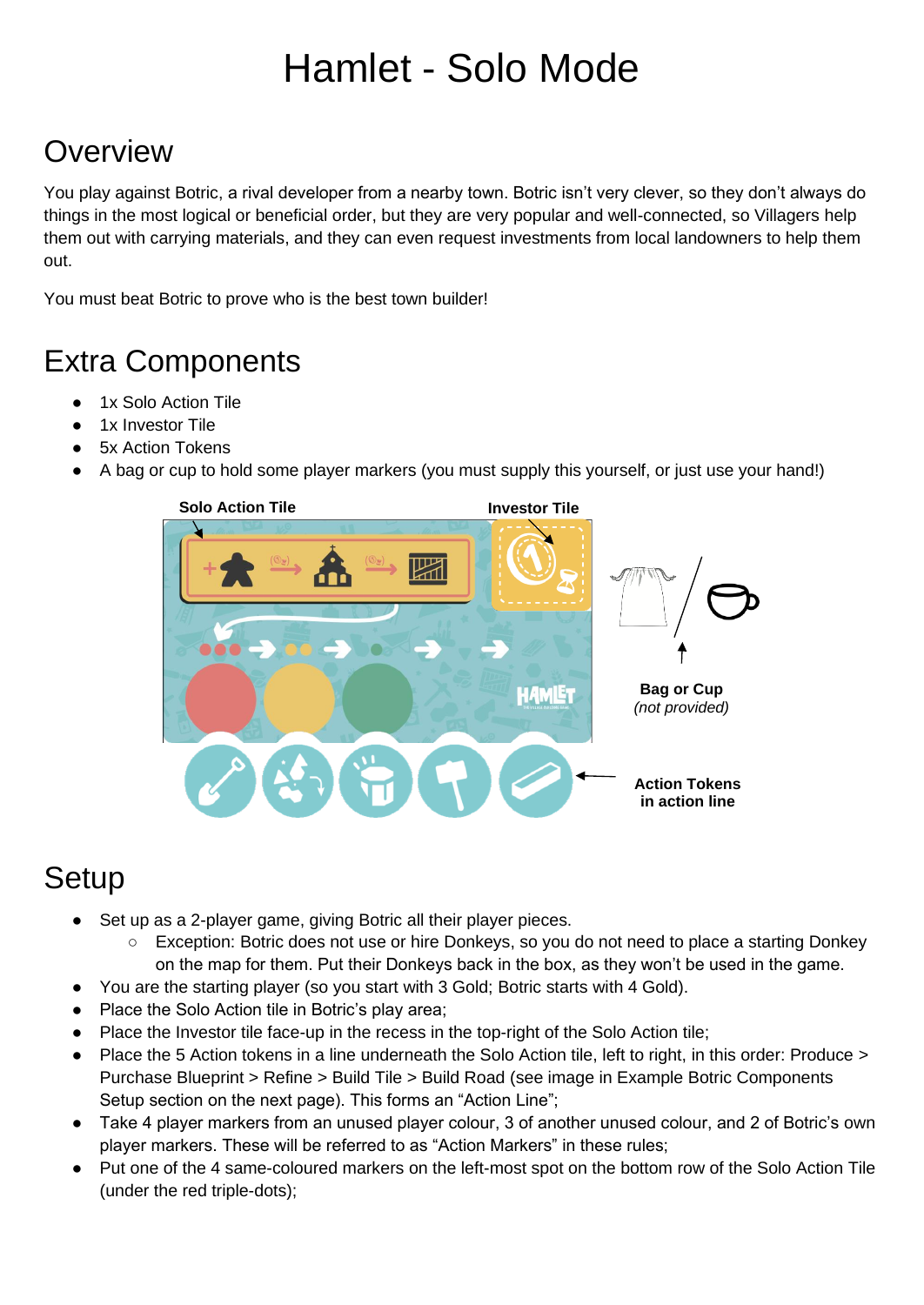- Put one of the 3 same-coloured markers on the 2nd spot on the bottom row of the Solo Action Tile (under the orange double-dots);
- Put one of the 2 markers of Botric's on the 3rd spot on the bottom row of the Solo Action Tile (under the green single-dot);
- Place the remaining 6 action markers in the bag/cup.

## Example Botric Components Setup



*(in this example, you would be playing with the Green components (not pictured), and Botric would be using the Yellow components - hence why yellow is the right-most token placed on the solo tile, and has only 1 yellow token going in the bag)*

## **Gameplay**

## Action Phase

You and Botric take turns in the usual turn order. You take your action as per the usual rules.

#### **General rule changes for Botric**:

- They do not hire or use Donkeys; pulling in favours wherever possible, they can access materials (Raw/Refined) from *any* tile that is connected to the road network.
- They get a discount at the market, needing to spend only 2 Gold for basic materials, and only 4 Gold for refined materials.

When it's Botric's turn, they pick an action to take with each villager in turn, based on the Solo Action tile. They re-evaluate what action to take for *each* of their Villagers. They will always try to do one of the priority actions if possible; otherwise, they will instead do one of the non-priority actions.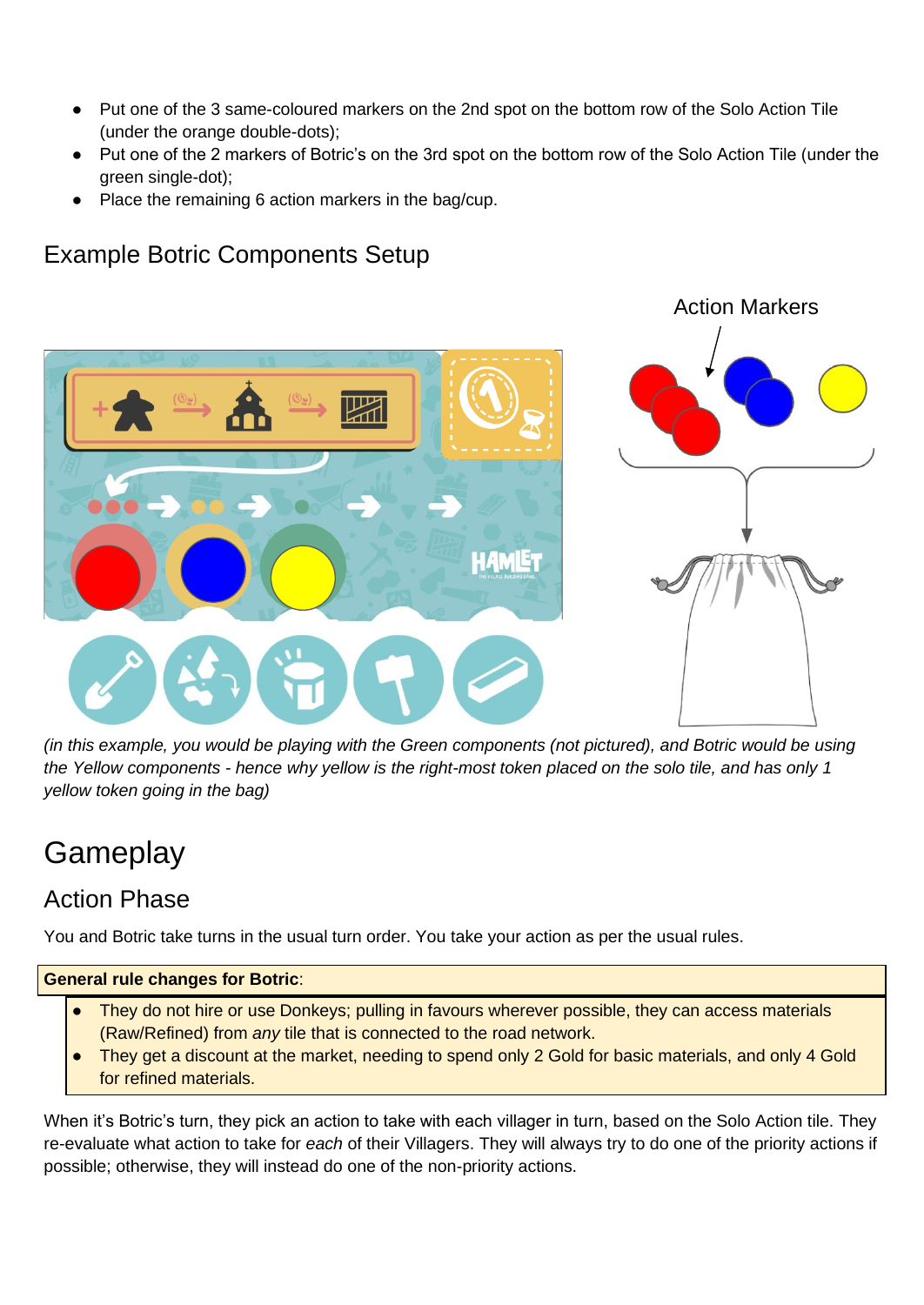## The Investor Tile

Botric has links to powerful investors who will give them small amounts of extra Gold to help them get ahead. This is represented by the Investor Tile on the Solo Action Tile. Gold is placed here whenever Botric is unable to hire a villager at the start of their turn, or later if they can't deliver to the church. The Gold accrued on this tile is used *only for hiring villagers,* or, once Botric has all 4 of their Villagers*, only for Church Deliveries*. This is explained in more detail in the *Hire a Villager* and *Deliver to the Church* action descriptions, in the next section.

#### Priority Actions

Botric attempts to do one of the actions shown at the top of its action tile, preferring the left-most possible action. If they succeed in doing any of these actions, remember to move and lay down 1 villager to indicate the action performed, on the relevant tile (Town Hall, Church or Market respectively).



# **+** Hire a Villager

If they can afford it (first using Gold from the Investor tile, then making up any shortfall from their own Gold supply), they will hire a Villager and purchase a blueprint, if they haven't already hired all 4 of their Villagers:

- They **hire a Villager**, at the normal cost;
- If they have room, they also Purchase a Blueprint from the display (see *Purchase a Blueprint* section) note, this does *not* move the Purchase a Blueprint action token to the right of the action line!

**Success**: If Botric does hire a villager, discard any remaining Gold on the Investor tile and flip that tile facedown for now (it will get flipped back up when the action markers return to the bag/cup).

**Failure**: If Botric couldn't hire a new villager on the **first** Villager action this turn, and the Investor tile is faceup, place 1 Gold from the supply onto the Investor tile, for use in a future Villager action this turn, or a future turn. Important: They only do this once per *turn*, not *per Villager!*

If they already have all 4 Villagers, they skip this action entirely (this does not count as either a Success *or* a Failure - do not add Gold to, or flip, the Investor tile in this case).



They make a church delivery if they can (including buying missing materials from the Market if required). If there is a choice of delivery spaces to deliver to, they pick using this priority tiebreak list:

- Worth the most points
- Uses most of their own High Quality materials;
- Uses most of their own Refined materials;
- Requires fewest materials to be bought from the Market;
- Requires fewest materials total;
- Player's choice if still tied.

You & Botric gain bonuses for any Refined materials used, as usual.

If Botric has made *all* the deliveries to the Church themself, on their 4th delivery they will have no player markers left to put on the church to mark this. Just use one of their unused donkeys to mark this instead (it will only be there for the rest of this turn).

If Botric has all 4 of their workers, they can interact with the Investor tile for *this* action:

**Paying for Delivery:** Botric will use Gold on the Investor tile to pay for any costs of delivery to the church (either directly for the 10-coin delivery, or to buy missing materials from the Market). They use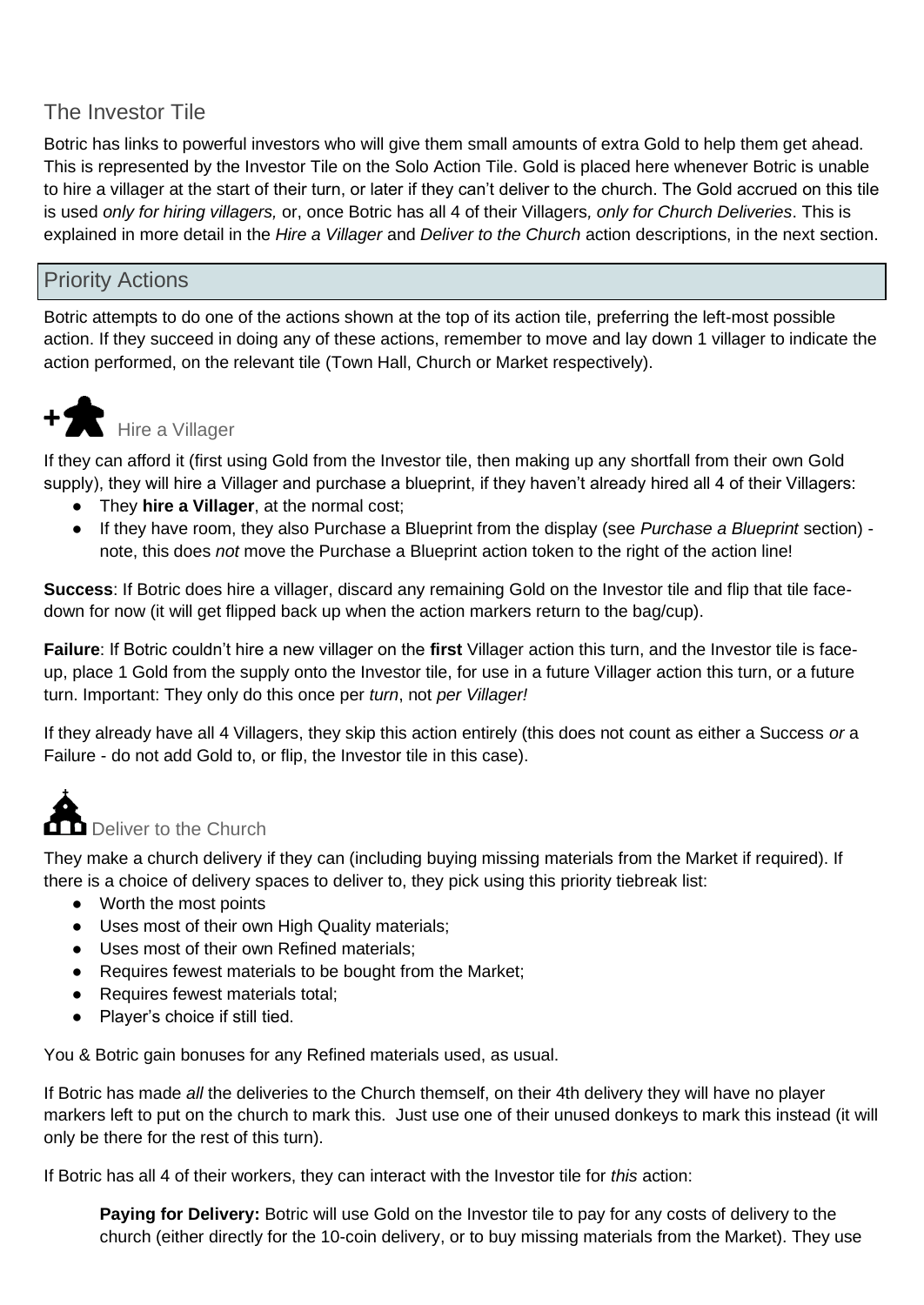this Gold before using Gold from their own supply. If they use the Investor Gold for a delivery, discard any remaining Gold on the Investor tile and flip that tile face-down for now (it will get flipped back up when the action markers return to the bag/cup).

**Delivery Failure**: If Botric couldn't deliver to the church, on the **first** Villager action attempting to deliver to the church this turn, and if the Investor tile is face-up, place 1 Gold from the supply onto the Investor tile, for use in a future Delivery action this turn, or a future turn. Important: They only do this once per *turn*, not *per Villager!*

## ℡

#### Sell to the Market

They sell materials to the market (remember, just like a player, they can't buy missing materials from the market to then sell back to the market). If there is a choice of Market Reward tiles they could sell to, they use this priority tiebreak list:

- Worth the most points
- Uses the most of their own High Quality refined materials;
- Uses the most of their own Refined materials;
- Requires fewest materials total;
- Player's choice if still tied.

You & Botric gain bonuses for any refined materials used, as usual.

#### Non-Priority Action Selection

If Botric can't do any of the priority actions, they pick a non-priority action to perform. To do this, draw an action marker from the draw bag/cup, then:

- Match its colour to the marker colour *on* the solo tile.
- Botric attempts to do the action shown on the action token directly below this marker.
- If they cannot perform that action, they try the action on the next action token to the right, and so on, until they have performed an action.
	- $\circ$  If they get to the end of the line and still can't do an action, loop back to the left-most action token to try that, and so on.
	- If they loop all the way round to where they started and *still* can't do an action, they lay down an unused Villager, and gain 1 Gold, then continue the turn with their next worker.
- Remember to move and lay down 1 Villager to indicate the action performed.
- Move the action token for the action performed to the far-right of the action line, and slide all the tokens left to fill in the gap. *Note: If the performed action is* already *the right-most action token, it just stays where it is.*
- Put the drawn action marker aside for now.

If the action draw bag/cup is now empty:

- Put all 6 previously drawn action markers back into the bag/cup (do not remove the ones on the Solo Action Tile);
- Flip the Investor tile face-up if it is face-down.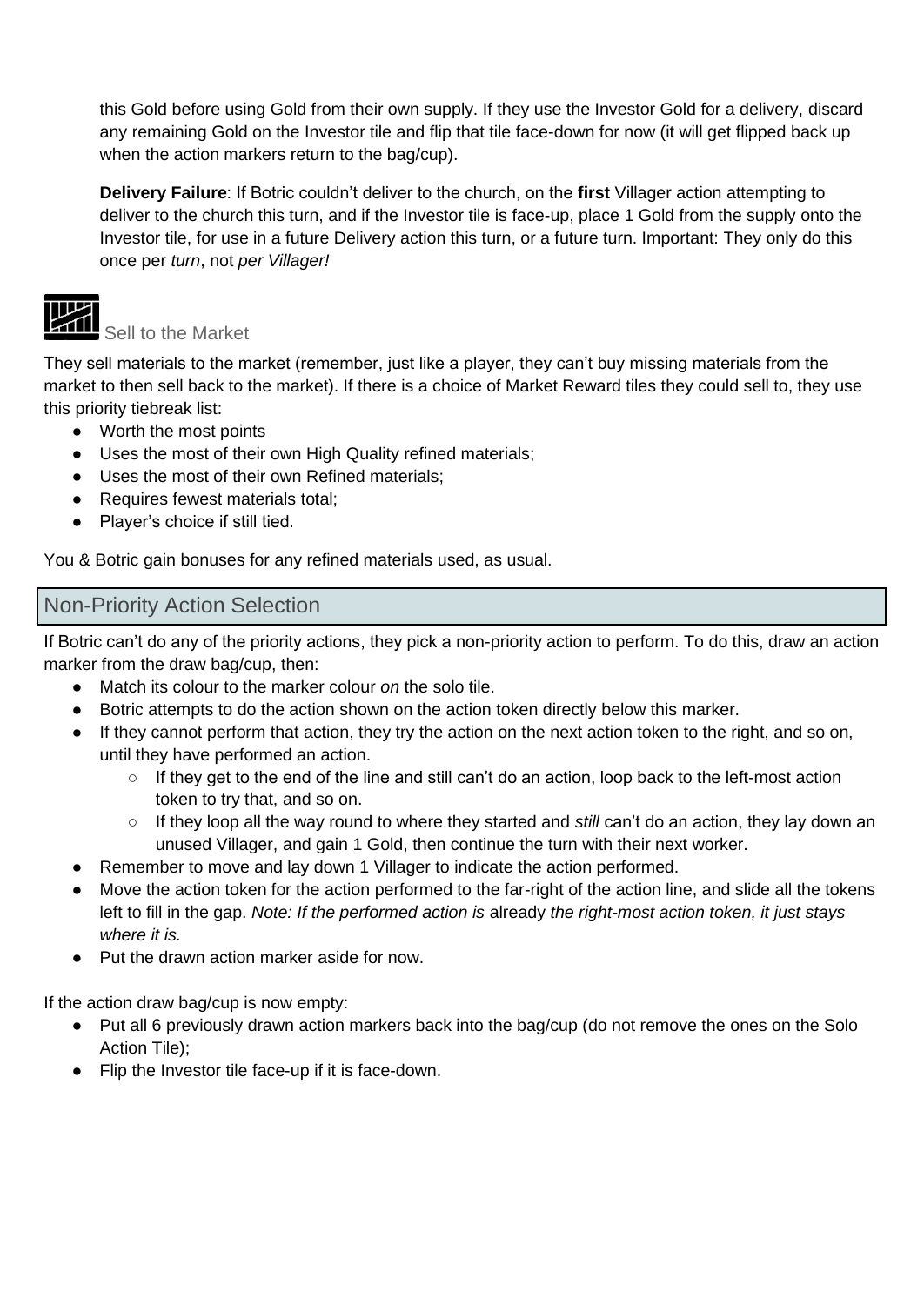#### Example of Non-priority Action

*It is the first Villager action of Botric's turn. They fail to do any Priority actions, and therefore place a Gold onto the Investor tile.*

*They then draw an action marker from the draw bag. A blue marker is revealed; they will attempt to perform the nonpriority action second-from-left (the action below the matching blue marker on the solo tile). They find they are unable to take a new tile as they already have 3 in their supply, so they move to the next-right action, Refine. They are also unable to perform this, as there are no empty* 



*Refinement tiles on the map. So they move on to the next action on the right, Produce. They are able to perform this, so this is their chosen action for their Villager.*



*Once they have resolved the Produce action, they must move the Produce action token to the far-right of the line, and move all tokens left to fill the gap, as shown here.*

*This means Produce is now less likely to be performed by another of Botric's Villagers any time soon, and Build Road has become a little more likely.*

#### Summary of Non-priority Actions

In each case, when performing the action, move the closest of Botric's unused Villagers onto the respective tile to perform the action, then lay it down; if there are multiple closest Villagers, *you* may choose which is moved.



Botric picks the Production tile with fewest materials remaining on it, that are not at their maximum, and produces on that tile, then gains the production Gold reward.

- If there are multiple tiles with fewest materials, they pick the tile closest to one of their Villagers;
- If there are multiple valid tiles equally distant from a Villager, or multiple Villagers equally distant away from the chosen tile, *you* may choose which tile/Villager is used, from the tied options.
- For the Barn's production, Botric will choose to produce one of *each* basic material.

# Purchase a Blueprint

If Botric has < 3 tiles in their supply already, they will purchase a new tile from the Town Hall, chosen as follows:

- A tile they can afford (remembering they must place Gold on tiles they skip over);
- Refinery (a type with its award still available)  $>$  Landmark  $>$  Refinery (any type)  $>$  Barn;
- The left-most tile from the tied options.

Botric places Gold on any tiles it skipped over, then adds the chosen tile to the right of any other tiles they have (as a build queue). Refill the tile selection above the scoreboard as usual.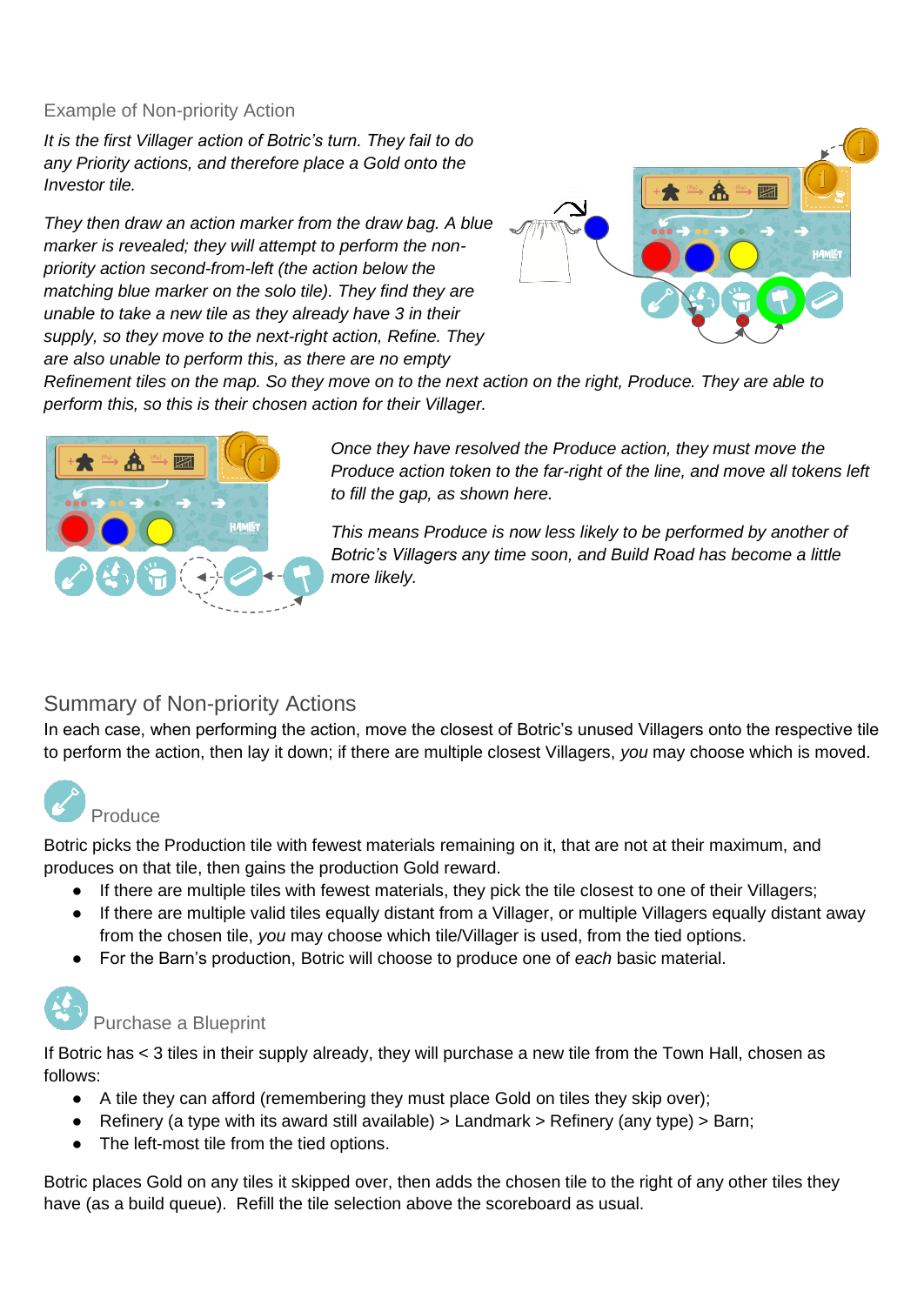

Botric will pick a Refinery tile (that is connected to the road network) with space left to refine on, that has the required materials available somewhere on the map (or that they can afford to purchase from the Market). If tied for which Refinery to activate, they pick:

- A Refinery that generates their High Quality materials;
- Closest Refinery to one of Botric's Villagers;
- If there are multiple valid tiles equally distant from a Villager, or multiple Villagers equally distant away from the chosen tile, *you* may choose which tile/Villager is used, from the tied options.

Once picked, the tile consumes the closest required material(s) to the tile, then add Botric's respective Refined Material token to the tile (as High Quality, if they have the respective award).



## Build a Tile

Botric picks a tile they can legally build (the materials are available on the map, or they can afford to purchase them) from the tiles in their build queue, as follows:

- Refinery (a type with its award still available) > Landmark > Refinery (any type) > Barn;
- Left-most (oldest) tile in their queue.

They pay the construction cost of the tile as usual, then pick a location to build it using this priority:

- Join a Road on the new tile to a Road on the map:
- Join Forest to Forest, or Mountain to Mountain (both equal priority);
- As close to the Church as possible;
- If still tied, *you* may choose where it goes from the tied locations.

You and Botric gain the bonuses for any refined materials consumed for the construction, as usual. Finally, Botric gains the build-bonus points from the newly built tile.

## Build a Road

If the materials are available to do so (they **do not** buy missing ones from the market for this action!), Botric looks for an unconnected tile on the map, closest to the Church, where they can legally build a Road. If there is more than one option, they pick:

- A tile that would connect one of *their* Landmarks to the road network;
- A tile that would extend one of *their* previously-built roads;
- The tile closest to the Church;
- If still tied, *you* may choose from the tied options.

Once Botric has built all 5 of their Roads onto the map, this action is no longer valid - remove it from the action token line entirely (there will only be 4 action tokens there now).

## Awards

Botric gains award tiles in the same way you do, as per their requirement.

Any "First refined X" award they gain means they *will* generate High Quality material whenever they refine on that type of Refinery.